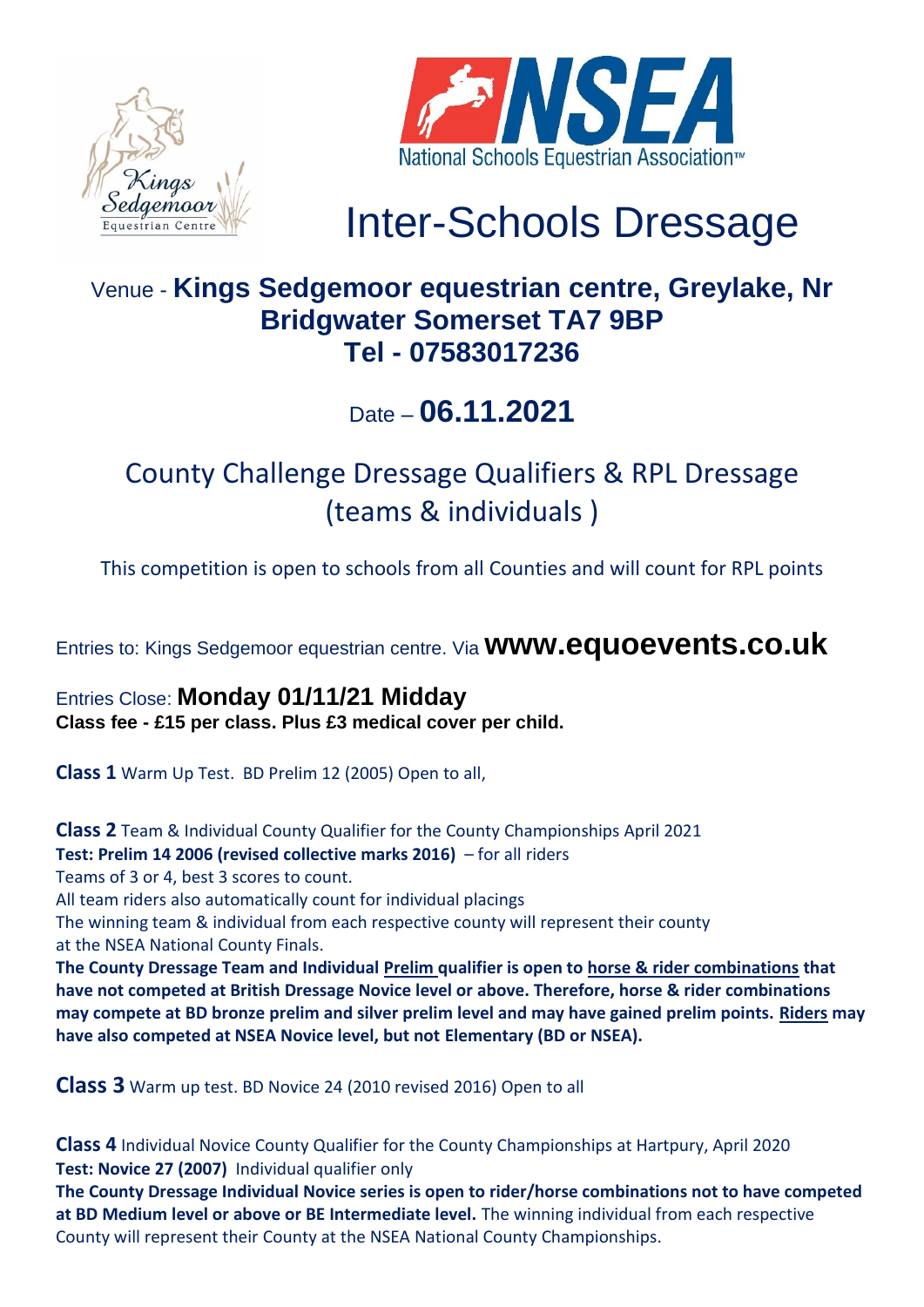**Disclaimer -** No responsibility can be taken by the organisers for any accident or damage to competitors, attendants, animals, spectators, or their property, or vehicles of any description. By entering this competition, the exhibitor of any horse or pony accepts that Kings Sedgemoor EC, the organiser or any of the officers of the show will not be held responsible or accountable for anything that may happen from any cause or circumstance whatsoever to any persons, exhibitors or their servants or to any animal or article or property brought into the show ground

#### **Your Responsibility**

All persons attending the event must take all reasonable precautions to avoid and prevent accidents and must obey instructions given by the Organiser or by officials and stewards on its behalf.

**All competitors and those associated with their school are the responsibility of the Team Manager whilst at the competition All enquiries are to be made by the Team Manager please.**

### **TV & Photography**

Please note that professional photographers will be present at NSEA competitions. There may also be TV cameras at the Championships. Please indicate on the entry form if you do not wish to appear in press coverage/ TV or photos taken by our official photographers

#### **Child Protection & Safeguarding**

If you have any concerns, please contact the NSEA on tel 07552 836032 / [competition@nsea.co.uk](mailto:competition@nsea.co.uk) to be put in contact with our designated Child Protection Officer. If you have immediate concerns, you can contact Childline tel 0800 1111 or NSPCC tel 0808 800 5000

#### **General information**

Please ensure that you do not muck out your horsebox onto the Car Park. Take all litter home with you. All dogs must be kept on leads at all times. Any dog mess must be cleared up.

Outside assistance will not be tolerated- and could result in elimination. NSEA affiliated competitors only may warm up & compete horses on the show ground

All competitions, parents and representatives from every school must ensure that they act courteously to stewards and officials at all times. Most of them are volunteers and rudeness is not acceptable.

In the event of cancellation, you entry will be refunded on receipt of a sae, less £5 per cheque admin fee. Have a good day!

> **Rules NSEA General Rules 2021-22** Note- NSEA Rules- hair up please.

**Start Times** will be available on the NSEA website 2 days before the competition [www.nsea.org.uk](http://www.nsea.org.uk/) and [www.kingssedgemoorequestrian.co.uk](http://www.kingssedgemoorequestrian.co.uk/)

Enquiries – [info@kingssedgemoorequestrian.co.uk](mailto:info@kingssedgemoorequestrian.co.uk) 

PRACTISE GOOD **HAND HYGIENE**

We keep a high level of covid practices in place. Hand sanitisers can be found around the site and **we encourage social distancing at all times.**